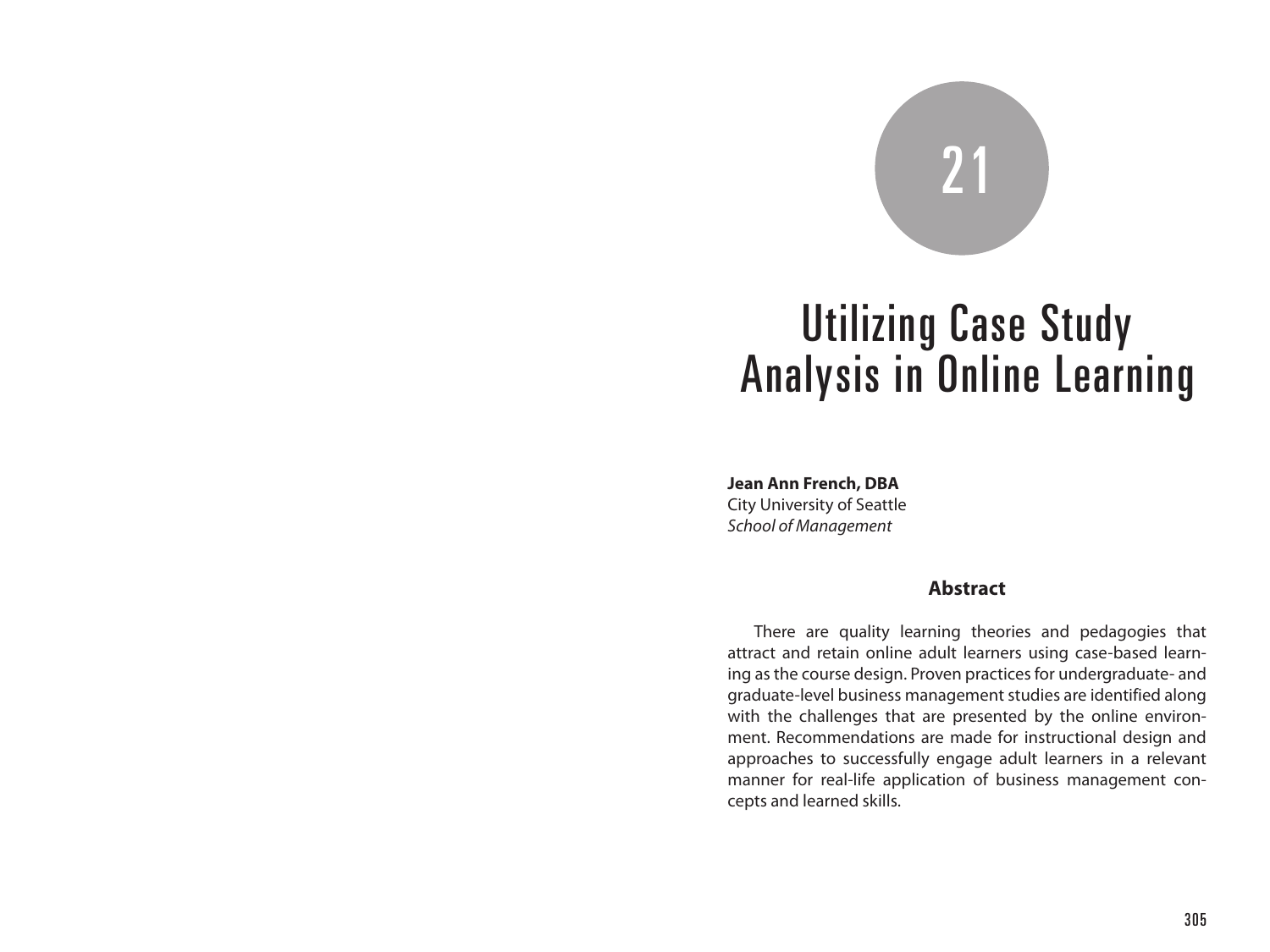### **Introduction**

When Harvard Business School initially formed, it was determined that text books were not sufficient for instruction at a more advanced level in the graduate school. The problem was resolved by having faculty interview corporate professionals and record the cases they presented (Copeland, 1954). As the practice developed, various learning objectives were identified which led to the *Harvard Business Review* series being developed and used as a supplement to text books. Other institutions that publish cases include the Richard Ivey School of Business, the Darden School at the University of Virginia, INSEAD, and the European Case Clearing House.

A program-level case study was conducted as a review of casebased learning practices for an online MBA program by Lee, Lee, Liu, Bonk, and Magjuka (2009). These authors believe that the field of business requires multifaceted practices for real-world problems as much, or more than, any other field. A business school expects that application skills and knowledge available to students will be comparable to the skills and knowledge possessed by business professionals. Therefore, creating learning experiences where knowledge can be acquired, organized, and applied is critical. Case-based learning facilitates learning and real-world applicability, a primary concern in the field of business education.

### **Background**

Case study analysis is a methodology that has been supported by theorists for more than one hundred years. Vygotsky and Dewey were the founding fathers of "learning by doing," which became the foundation of problem-based learning (PBL) and constructivism. Case analysis is used in the social and human sciences for study and research. Case study analysis was popularized in business schools by Harvard and is an effective way to learn strategic management and business assessment (Copeland, 1954). The foundation theories and the dynamics of learning facilitation for

the adult learner need to be examined to better understand successful instruction of case study analysis.

Ruey (2010) conducted a case study in constructivist strategies for adult online learning. His study included the following theories of constructivist learning:

- Dewey (1938) believed that individual development is dependent upon the existing social environmental context and argued that students should learn from the genuine world through continuous interaction with others.
- Scott (2001) asserted that a constructivist, dialogical instructional approach should focus on learning about "why" and "how."
- Palincsar (1998) defined the constructivist learning environment as being one where students are encouraged to actively engage in learning by discussing, arguing, negotiating ideas, and collaboratively solving problems, and where instructors serve as facilitators.

PBL has its roots in experience-based education, which is a component of Dewey's (1938) "learn by doing" theory. Hmelo-Silver's (2004) study in PBL defines, describes, and summarizes the methodology succinctly:

> Psychological research and theory suggests that by having students learn through the experience of solving problems, they can learn both content and thinking strategies. Problem-based learning (PBL) is an instructional method in which students learn through facilitated problem solving. In PBL, student learning centers on a complex problem that does not have a single correct answer. Students work in collaborative groups to identify what they need to learn to solve a problem. They engage in self-directed learning (SDL) and then apply their new knowledge to the problem and reflect on what they learned and the effectiveness of the strategies employed. The teacher acts to facilitate the learning process rather than to provide knowledge. The goals of PBL include helping students develop: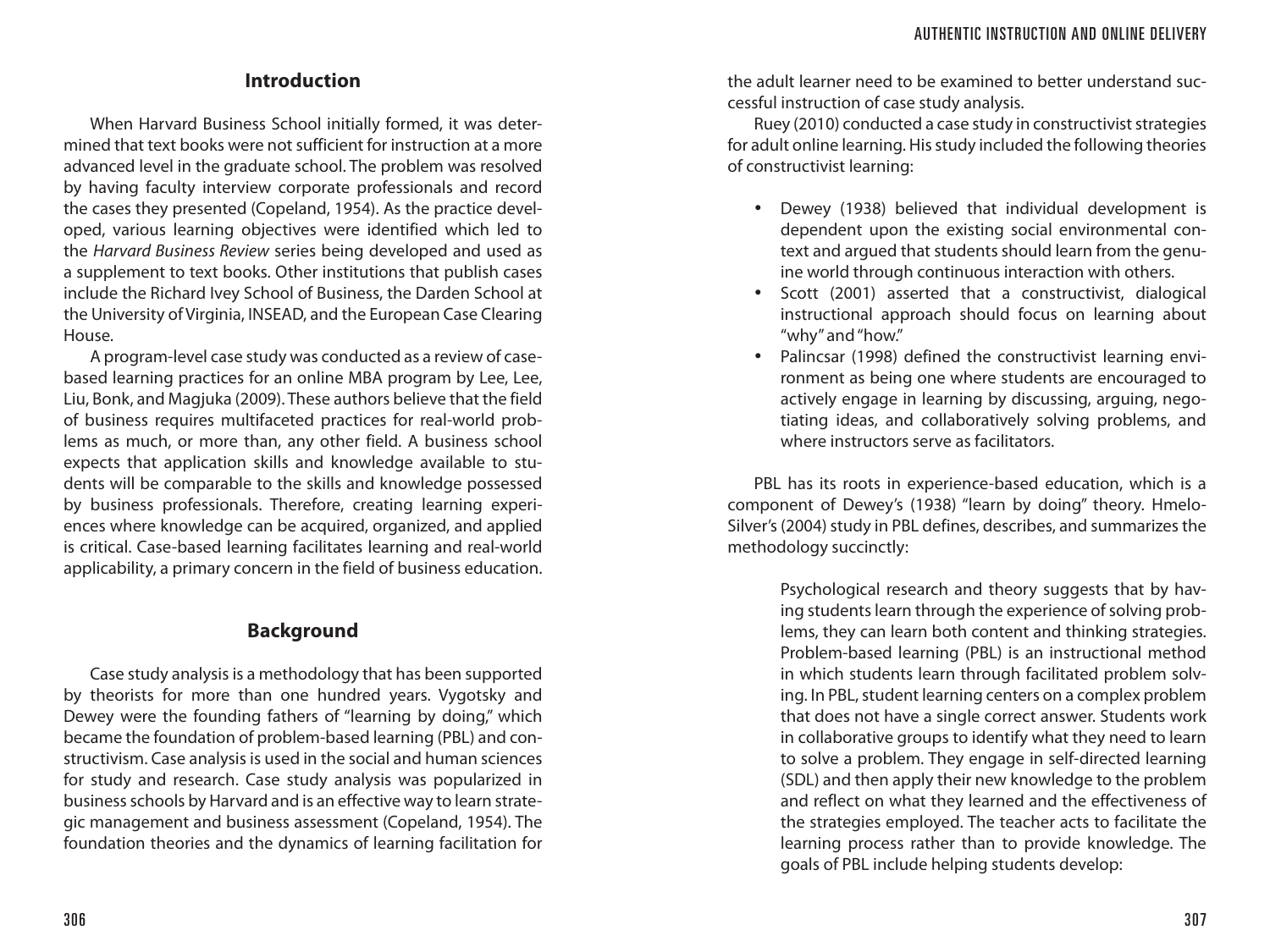1. Flexible knowledge

- 2. Effective problem-solving skills
- 3. Self-directed learning skills
- 4. Effective collaboration skills
- 5. Intrinsic motivation (p. 235)

Case-based learning is used in several other professions, including law, the social sciences, and medicine. The study of cases offers the instructor and the student a welcome relief from lecture and an opportunity for active learning and collaboration. Casebased learning was described by Helms (2006) as a method that involves studying actual business situations written as in-depth presentations of companies, and studying markets and strategic decisions to improve the problem-solving abilities of managers and/or students. Cases are typically used to investigate real-life situations where there are multiple issues to consider and various alternatives to solve the case issues presented.

By employing real-life business problems and solutions in case studies, instructors and adult learners can explore their business management skill sets. Lee, et al. (2009) believed that cases direct students to discuss and debate issues dynamically. Williams (2004) summarizes the benefits of case use for teaching and learning by stating that it allows learners to:

- Apply theoretical knowledge to real school contexts
- Reason critically about complex situations and recommend courses of action
- Develop self-knowledge and recognize own assumptions
- Clarify personal beliefs about teaching
- Compare and evaluate their own and other's perspectives
- Develop the practice of reflection (p. 20).

Lee, et al. (2009) asserted that graduate business education has relied upon case-based learning and that many business schools have adopted this approach as a central teaching and learning method. The constructivist approach prompts a shift in traditional instructor/student relationships.

Constructivist theory, problem-based learning, and case-based learning prompt the instructor to serve as a facilitator instead of a teacher. A teacher gives a lecture from the text, while a facilitator assists the learners in their efforts to reach their own understanding of the material. During a lecture the learner plays a passive role. By implementing experiential learning practices, the learner can take an active role in the learning process. The emphasis turns away from the instructor and the content and towards the learner (Gamoran, Secada, & Marrett, 1998). Rhodes and Bellamy (1999) have clearly defined this new facilitator/learner relationship by saying that a teacher tells, a facilitator asks, and a teacher lectures from the front while a facilitator supports from the back. An instructor gives answers according to a set curriculum while a facilitator provides guidelines and creates the environment for the learner to arrive at his or her own conclusions.

Ruey (2010) believes that the facilitator takes on a mentoring role and has the important role of ensuring that the learners engage in critical reflection. Higher-order thinking and giving adequate feedback are critical to the active learning dynamics. Timely, meaningful feedback is decisive to the instructional quality of the online course (Gaytan & McEwen, 2007). "Because of various characteristics of adult learners, an important role of the facilitator is to satisfy learners" diverse learning needs and learning anticipation" (Ruey, 2010, p. 717).

The education of adult learners via an online medium presents unique challenges and opportunities. Online schooling is cost effective, time efficient, and flexible. A report by Moore and Kearsely (2005) indicates that most adult learners are between the ages of twenty-five and fifty. Park and Choi (2009) performed a study to determine the factors that influence adult learners' decisions to drop out or persist in online learning. According to Meister (2002), 70 percent of adult learners enrolled in a corporate online program did not complete. Park and Choi (2009) believe that the numbers are misleading and that careful interpretation is required due to unique characteristics and situations that online, adult learners have. What cannot be controlled but needs to be considered are the following adult learner issues that may contribute to such high dropout rates: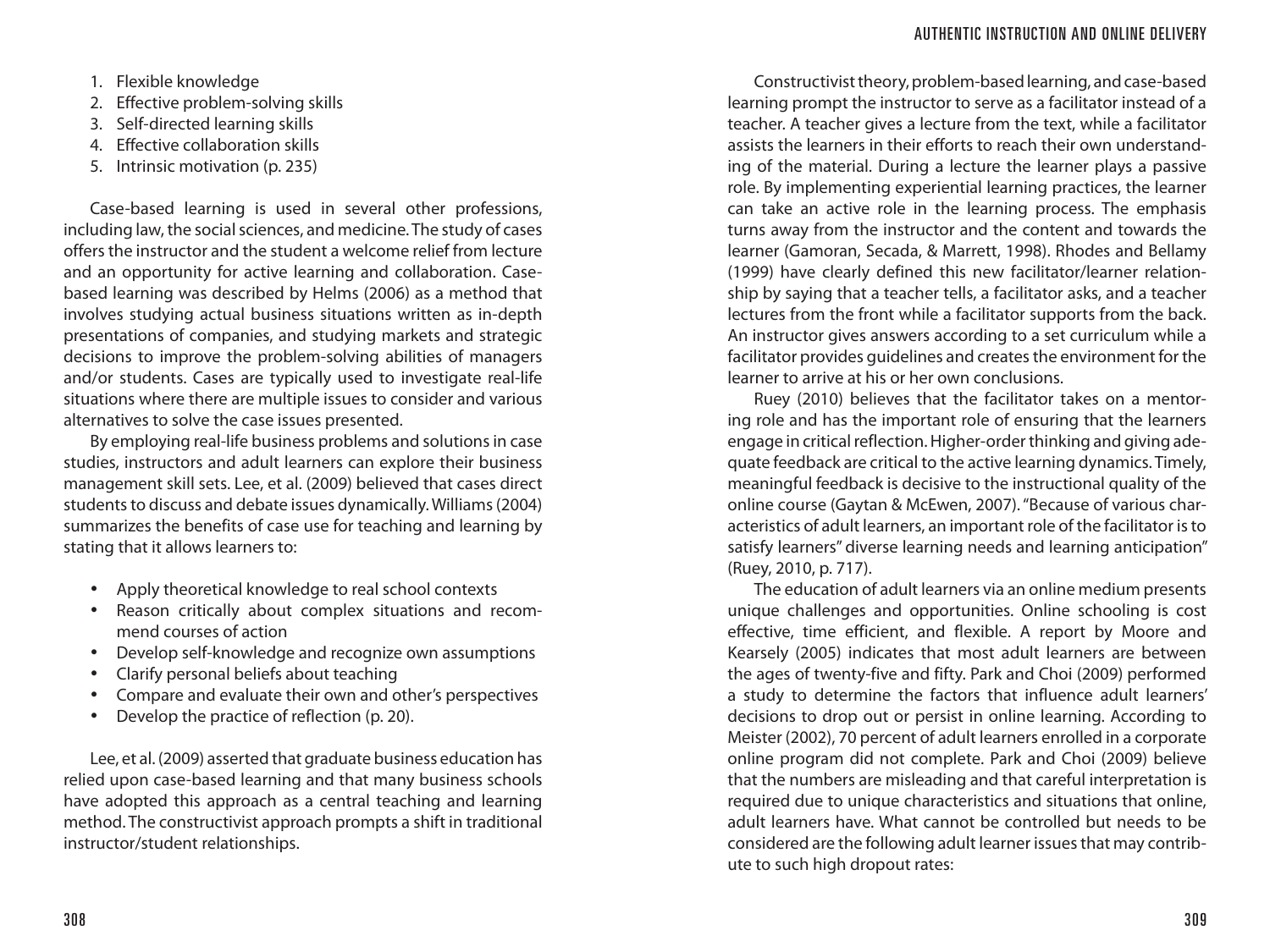- Do not receive support from their family and/or peers
- Do not receive support from their employer
- Job/career changes
- Workload
- Financial stress
- Time constraints
- Lack of motivation, due to lack of rewards (Park and Choi, 2009)

As educators the issues that can be controlled and can have a possible impact on the adult learners' decisions to persist in online programs include:

- Course design, which leads to student satisfaction:
	- Relevance to learners' jobs<br>◦ Relevance to learners' lives
	- ° Relevance to learners' lives
	- ° Opportunities to apply newly acquired knowledge to real situations
	- ° Skills and knowledge obtained from the course are useful
	- ° Materials and cases closely related to learners' interests, experiences, and goals
	- ° Assignments that are practical and applicable to the students' life or work
- Instructor communications, which provide motivation for the student to persist:
	- ° Paying extra attention to counter lack of family, peer, or employer support
	- ° Supporting the student in getting help when needed
	- ° Allowing learners to choose learning methods and strategies
	- ° Allowing learners to assist in setting goals and expectations

Park and Choi (2009) concluded, "Instructional designers should systematically analyze external factors surrounding learners and use the analysis results to initiate learning and motivate learners" (p. 215).

Adults learn differently than children or adolescents because youth have fewer experiences; therefore, their brains can create new structures when they learn. Inversely, adult learners have existing structures due to their years of experience and previously learned lessons (Caffarella, 2001). Huang (2002) discusses how constructivism works for adult learners in online learning environments by calling upon the adult learning theory of Knowles (Knowles, Holton, & Swanson, 1998). Knowles, Holton and Swanson (1998) identified six principles of adult learning theory, which they collectively referred to as andragogy. The first principle is the learner's need to know "how learning will be conducted, what learning will occur, and why learning is important" (Knowles et al., 1998, p. 133). Second, self-directed learning is the ability to take control of the techniques and of the purposes of learning. Third, prior experience impacts learning in creating individual differences, providing rich resources, creating biases, and providing adults with self-identity. The fourth principle is readiness to learn, as adults become ready to learn when their life situations create a need to learn. The fifth principle is orientation to learning in that adults prefer a problem-solving orientation to learning and learn best when knowledge is presented in a real-life context. Finally, the sixth principle is motivation to learn, particularly when learners can gain the new knowledge to help them solve important problems in their life. Constructivism and andragogy are similar in stressing ownership of the learning process by learners, experiential learning, and a problem-solving approach to learning (Knowles et al., 1998).

Online learning, distance learning, and technology are often in conflict with adult learners constructivist, problem-based, and case-based learning approaches. Huang (2002) identified issues that online educators face with adult learning styles:

- *Humanity and the learner's isolation:* Many distance educators attempt to use advanced technologies and don't realize that technology and social context are equally important.
- *Quality and authenticity in the learner's experience:* Adult learners usually have strong self-direction in learning;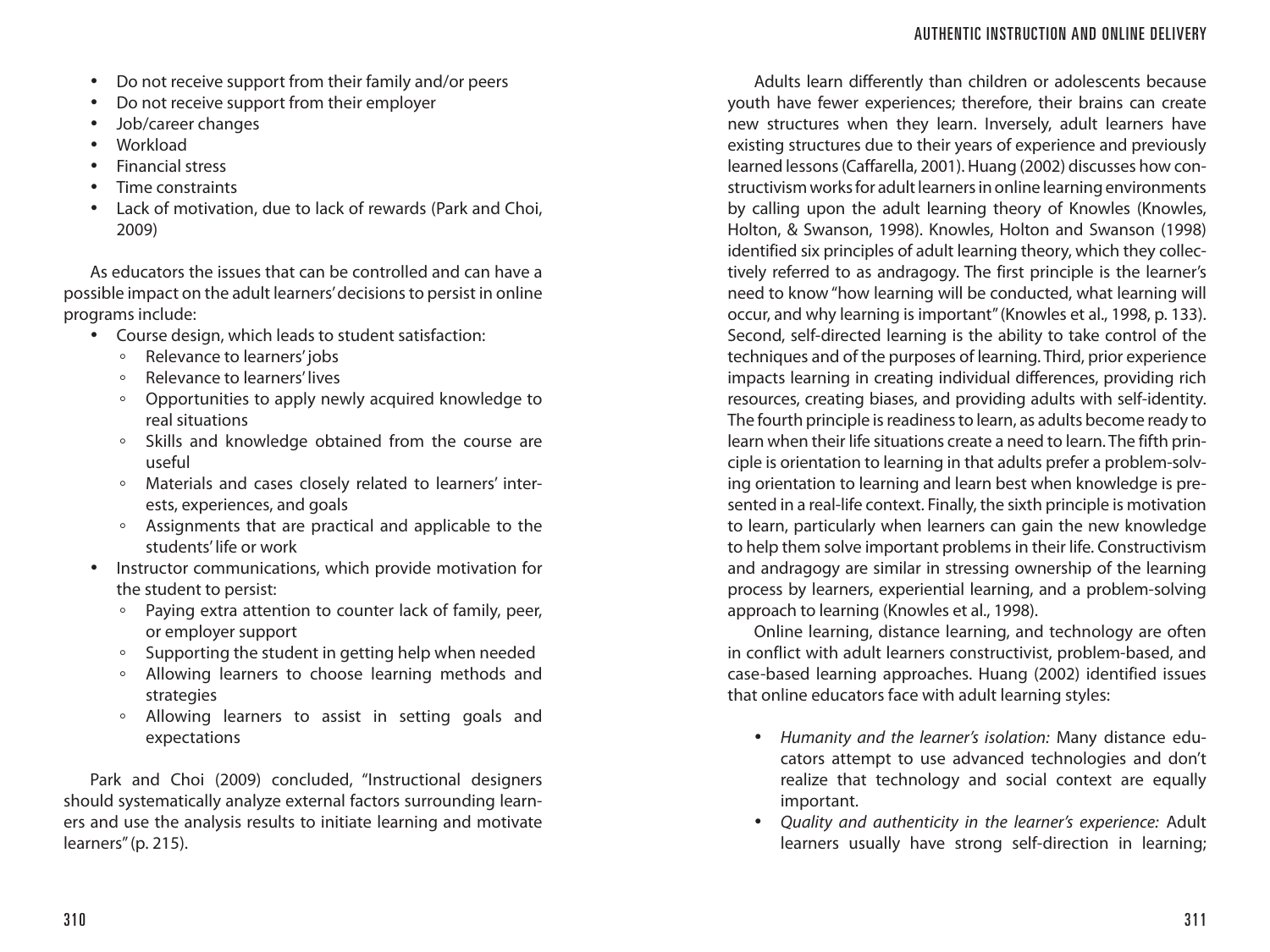therefore, some learning takes place beyond the instructor's scope in the online learning environment.

- *Physical distance vs. conventional classrooms:* The learner's autonomy meets the expectation of the constructivist approach; however, the instructor's role becomes that of a facilitator.
- *Adult learning emphasizes learner-centered instruction:* Online classrooms rely on discussion boards and team projects to connect the students; therefore, collaborative learning is in conflict with individual differences. Social constructivism occurs when experienced students help inexperienced learners by collaborative learning.

Online technologies are reducing the barriers of distance education that result from interactive or communication problems. Instructional designers must meet the challenge to create online environments that suit the adult learner. Constructivist principles provide ideas to help instructors create learner-centered and collaborative systems that support critical reflection and experiential processes (Jonassen, Davidson, Collins, Campbell, & Haag, 1995).

# **Case-based Learning Proven Practices**

In academia there are two primary classifications of case studies as defined by the American Heritage Dictionary: 1) A detailed analysis of a person or group, especially as a model of medical, psychiatric, psychological, or social phenomena, and 2) A detailed intensive study of a unit, such as a corporation or a corporate division, that stresses factors contributing to its success or failure.

Case studies are written to be analyzed or to demonstrate specific business situations; therefore, cases can be part of the curriculum for undergraduate and graduate degrees. The focus of business cases offers a large range of topics within corporations from Fortune 500 to startup companies. Some of the areas that have been the subject of case study and analysis include ethics, leadership, management, finance, corporate social responsibility, operations, organizational learning, reorganization, culture and

change, decision making, marketing, human resources, mergers and acquisitions, strategies for growth, and communication. Business case studies play an important role for adult learners in developing their analytical skills and problem solving applications.

Based on learning theories and andragogy parameters, case study and case analysis are one of the most effective ways for the adult learner to relate to course work. The student identifies with the business situations presented in the cases, as many are employed in companies that experience similar problems. The mature student, or students who have work experience, are motivated and engaged when the subject matter relates to real life. Many students are quick to share their experiences to help explain the problem to other students. In the online environment, this shared experience in group discussions can be the beginning and ongoing foundation for class interaction. The primary motivation of adult learners to engage in case studies can be to apply a solution or lesson to their workplace. The course work has now become relevant to students by being directly applicable.

Case studies come in many sizes, shapes, and forms in that some are short stories with a few questions at the end to stimulate a discussion, while some may be up to ten pages in length with charts, graphs, and financials.

Short case studies are good options for weekly online discussion questions. This type of question and answer format creates an interaction among the students and teaches single lessons that can be viewed from different perspectives on the same topic. Students can be asked to challenge each other with their interpretations of cause and effect.

Larger case studies can be used in case analysis and can support lessons in strategic management problem solving. Case studies are useful as major and minor assignments and can be completed by students as individuals or in teams. An analysis can be reported in many formats, using a variety of processes, and yielding countless outcomes. But the core of a case analysis has four primary functions:

- 1. The Problem
- 2. Analyses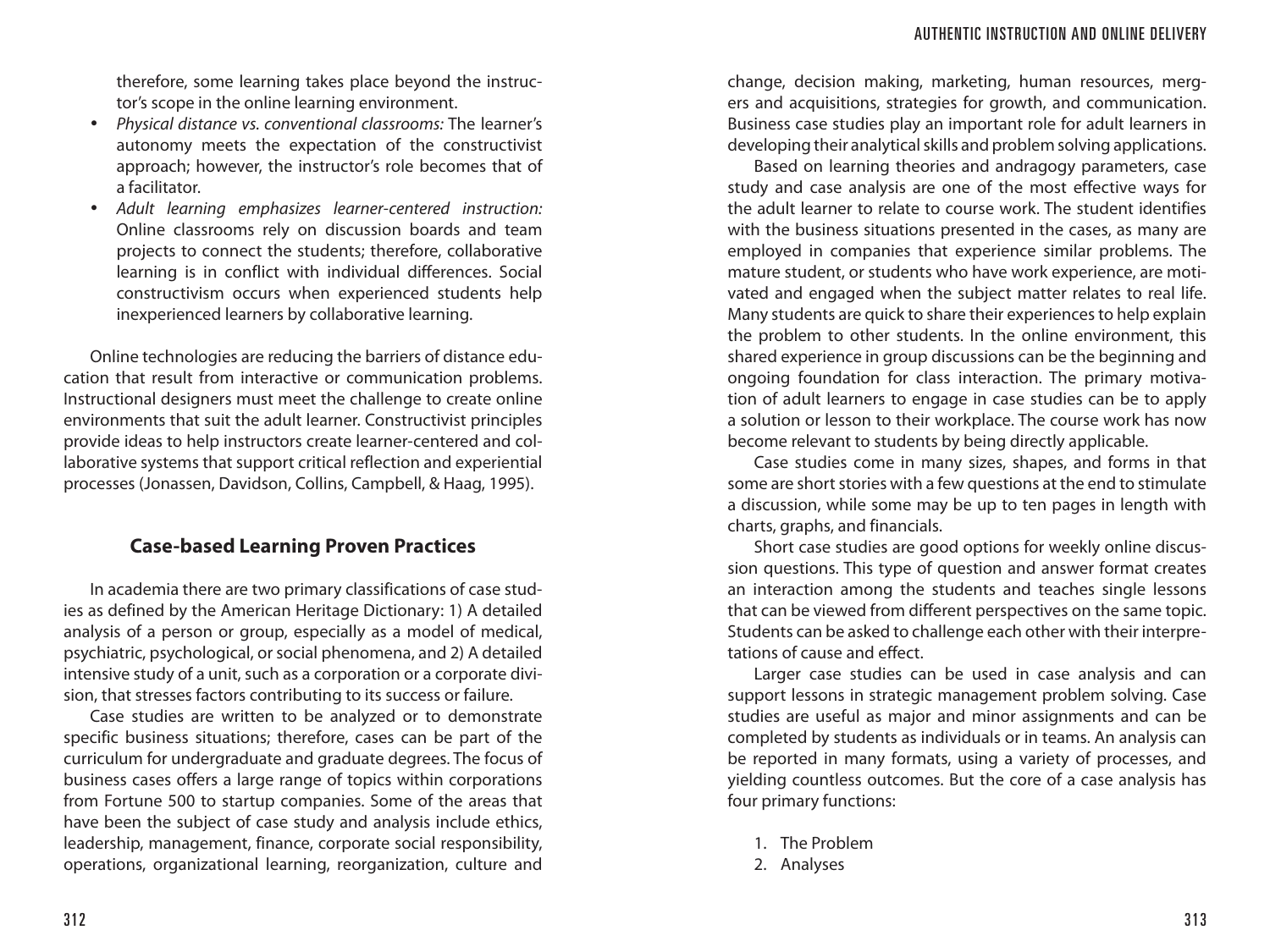3. Alternatives

4. Recommendations

A case study analysis assignment must stand on its own, which requires an introduction of the corporate case and a summary regarding follow-up or evaluation. The students have an opportunity to improve writing skills by succinctly describing the case in the introduction without restating the entire case. To assist students the following guideline serves as a basic outline and content description for a stand alone case analysis:

- *The Introduction:* Provides background, historical, and current information that sets the framework for the problem being analyzed. The author/student needs to define his/ her perspective, i.e., department head, officer, consultant, etc.
- *The Problem:* Identifies one major problem, as many corporations are rife with problems. The student must discern the difference between symptoms and problems.
- *The Analyses:* Uses the analytical tool that best addresses the problem and will offer potential solutions. Available tools include Porter's five-forces model of industry competition analysis, value-chain analysis, and financial ratio analysis.
- *The Alternatives:* (Sometimes referred to as alternative solutions.) Identifies a minimum of three alternatives and no more than four potential solutions, which give the writer the opportunity to put forth options from different categories of solutions; e.g., cost effective/short term, long term for the greater good, external market impact, internal culture/moral impact, the company's vision, mission, and objectives, and stakeholder relations.
- *The Recommendations:* Outlines the course of action recommended and is often a blend of two alternatives. The recommendations must be supported by the analysis and should describe the course of action and how best to implement the solution.

• *The Conclusion:* Summarizes the recommendations and allows for tying together any loose ends and establishing maintenance or evaluation of the implementation.

Case-based learning stimulates adult online learners by allowing them to use their creativity in problem-solving current issues that resonate with them. Including collaborative structures in the online course design enables the distance learners to develop community similar to the classroom environment.

# **Student Application**

Case study methodology can be used in all business courses, online and in the classroom, for undergraduate and graduate study. It can be organized in teams or by individuals. The adult distance learner requires an incentive for engagement. Case studies are written about current companies facing current issues which connect the employed student to the course. By using case studies as weekly discussions, individual analysis, and/or team assignments, mature students can be drawn into the course work by fellow students through relevant issues that are most likely to impact their workplace and career.

Adult learning experts believe that the emphasis should be on learner-centered instruction (Knowles et al., 1998), while social constructivists McDonald and Gibson (1998) contend that knowledge is constructed by social interaction, i.e., team and group assignments, which create collaborative learning. Ruey's (2010) study confirmed the following benefits for online adult learners in a constructivist-based course:

- Acquiring new concepts from course materials
- Obtaining different thoughts from reading peer postings, e.g., viewpoints and experiences
- Increasing confidence in dealing with routine work tasks
- Appling learned concepts to real-life practices
- Becoming more responsible, self-directed learners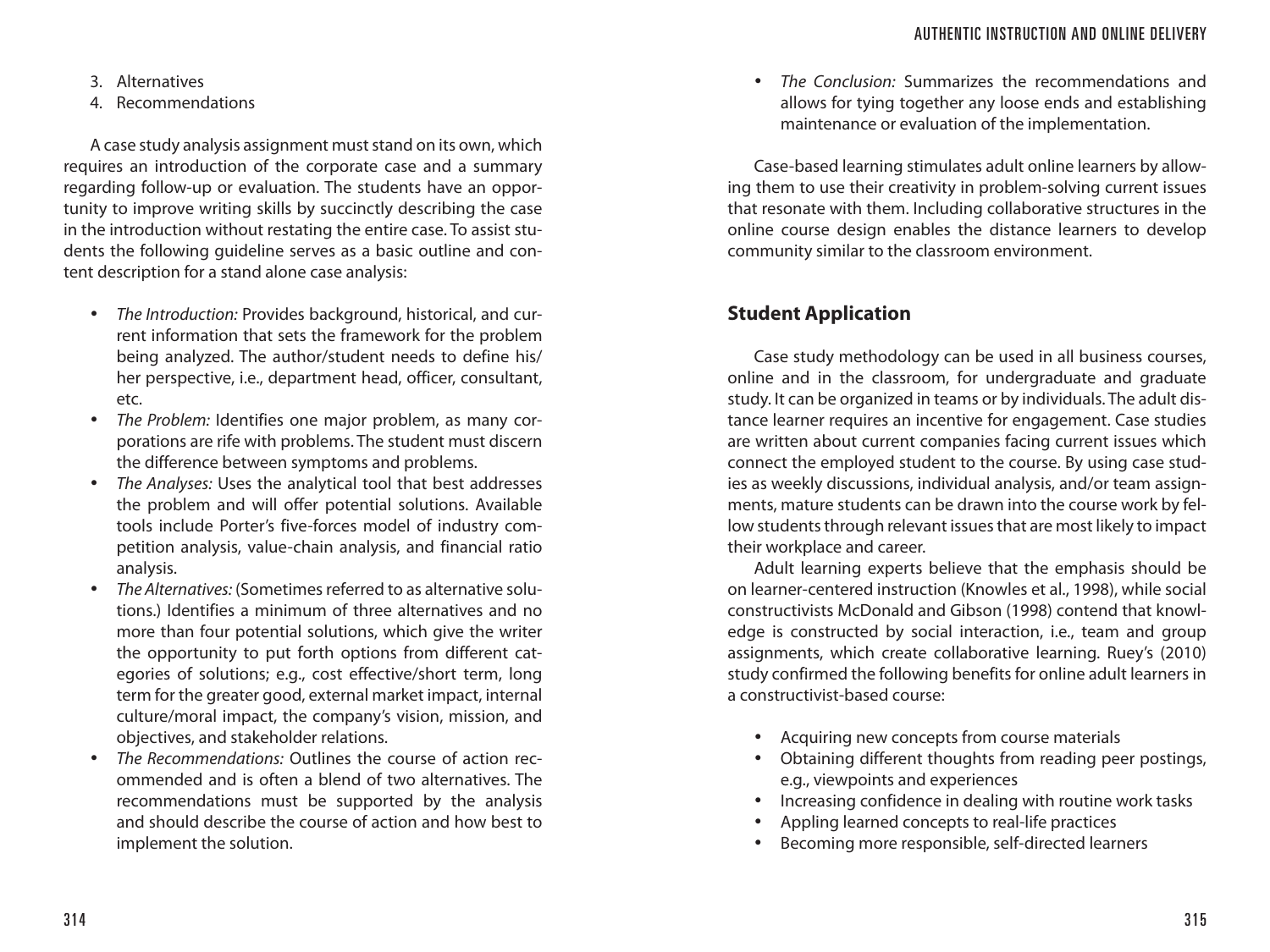The online environment creates a particular challenge for adult learners, as it permits a student to become isolated. Chen (1997) found that adult distance learners are highly autonomous, selfdirected, motivated, and individually different. However, the use of case studies for class discussion and team assignments online can accomplish positive learning experiences, such as the development of critical thinking, and social and interpersonal skills by offering a collaborative environment. Huang (2002) characterized online discussion groups as discussion oriented, authentic, project based, inquiry focused, and collaborative, thereby creating a better learning environment.

# **Instructor as Facilitator**

The design of case-based learning for adult learners demands a paradigm shift for the instructor. The "instructor becomes a facilitator" concept (Bellamy, 1999; Gamoran, Secada, & Marrett, 1998; Palincsar, 1998; Rhodes & Hmelo-Silver, 2004; Ruey, 2010) is the focus of many theorists and stimulates the facilitator to take on a mentoring role guiding learners' self-directed, high-quality learning skills. Salmon (2002) developed a five-stage model to facilitate online teaching and learning that includes varied facilitation skills and activities. The five stages are:

- 1. Access and motivation—setting up the system, welcoming, and encouraging
- 2. Socialization—establishing cultural, social learning environments
- 3. Information exchange—facilitating, supporting use of course materials
- 4. Knowledge construction—conferencing, moderating process
- 5. Development stages—helping achieve personal goals

Huang (2002), from a social constructivist perspective, outlines six instructional principles for consideration:

- 1. Interactive learning—interacting with the instructor and peers rather than engaging in isolated learning
- 2. Collaborative learning—engaging in collaborative knowledge construction, social negotiation, and reflection
- 3. Facilitating learning—providing a safe, positive learning environment for sharing ideas and thoughts
- 4. Authentic learning—connecting learning content to reallife experience
- 5. Student-centered learning—emphasizing self-directed, experiential learning
- 6. High-quality learning—stressing critical thinking skills and learners' reflection on their own lives

As a facilitator and mentor, the instructor must be sensitive to the diverse learning needs of the adult, online learner and anticipate those needs. Another important responsibility is to monitor the learner's engagement in critical reflection and higher-order thinking. This responsibility is readily resolved with timely and relevant feedback in online postings and assignment critiques. Ruey (2010) effectively summarizes the facilitator's mentoring role as being pivotal in the process when he/she helps learners articulate their learning desires and objectives and assists individual learners to achieve learning goals in a reflective method.

# **Challenges of Case Approaches in Online Instruction**

Kearsley (1998) offered a word of caution for distance educators when he said, "Educators fail to understand that distance education is really about creating a different kind of structure for learning and teaching, not the use of technology" (p. 49). Lee, et al. (2009) alerted the instructor to be aware that the technology can disrupt students if they have to manage tasks and tool functions while learning the course material. When case-based learning is adopted for online course work, the instructor must be knowledgeable about how the technology will enhance or detract from the students' learning. Harvard Business School and the University of Virginia's Darden Graduate School of Business Administration,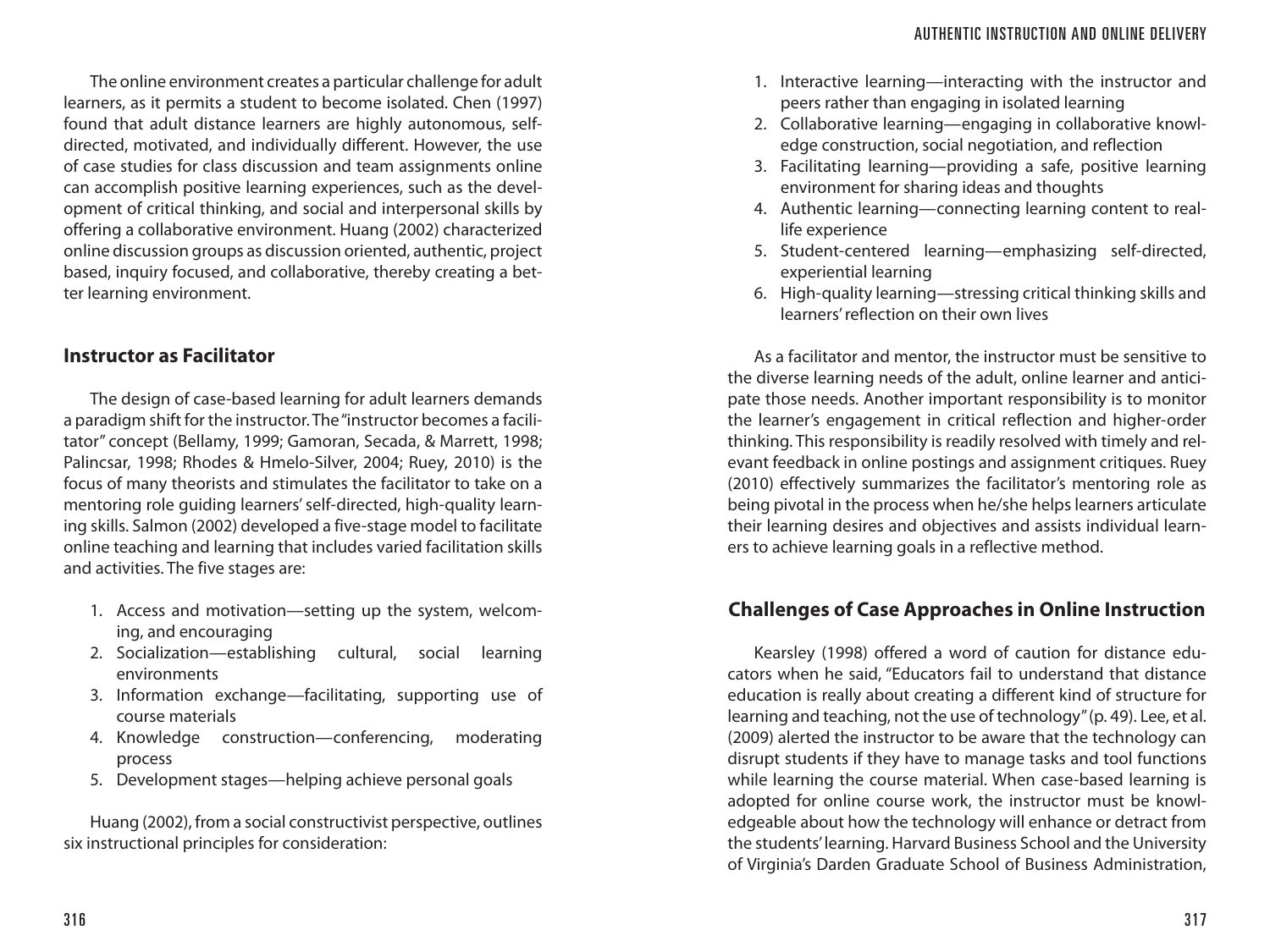two top-ranked MBA programs, were the basis of a study on successful case discussion leadership by Smith (2010). Smith (2010) outlined the characteristics of successful leadership discussion and included the following challenges for instructors:

- Over-focus on the case facts, computations, and details, preventing the instructor from ensuring effective discussion.
- Over-focus and knowledge of the case calculations leading to strict coverage and adherence to the material rather than allowing the class to participate freely.
- Diminished student motivation.
- Students who want a simple takeaway or direct answers, which minimizes self-discovery in group discussions.
- Instructors' inability to give up control and accept the unknown outcomes and direction of the case discussion.
- Effectively balancing the quantity of material covered with the optimal quality, depth, and retention of the material by the students.
- Cases selected that are poorly written or don't fit the focus of the course work (Smith, 2010).

Lee, et al. (2009) reviewed case-based learning practices for online MBA programs and cautioned instructors that technology can burden students with managing tasks and tool functions while learning the course material. It is often recommended that weekly discussions be monitored closely for full participation and that instructor responses stimulate students.

# **Active Learning and "Live" Cases**

An exciting expansion on experiential learning is active learning. Hamer (2000) and Camarero, Rodriguez, & San Jose (2010) describe active learning as seeking to engage student involvement with the course concepts by encouraging them to apply theory to real-life situations. Active learning creates a paradigm where instructors become designers of the learning environment and where the students are active in their own learning process.

This concept parallels case-based learning where the instructor becomes the facilitator.

Camarero, et al. (2010) from the University of Valladolid studied the learning effectiveness of live cases in a classroom setting. Their experiment involved students working with a "live" company on a real marketing problem. Live case development is rather difficult in that the instructor must preplan the activity and host by carefully outlining the concepts and skills to be learned from the case. Camarero, et al. (2010) discovered at the time of company assignment that students had a preference for companies they were already familiar with, thereby reducing the instructor's control over the concept and skills outcome. This type of live case study and active learning seems difficult enough in a classroom environment. Questions remain as to whether it might transfer to distance learning without significant research, design, and development.

A similar live case experiment was employed in the MBA-level course People and Systems in Organizations in the classroom. The difference being that the students, working in a team, opted for a case problem presented by one of the student's employers. In this particular class, Wells Fargo and T-Mobile were the companies that became the focus of the studies. The engagement and enthusiasm of the students was phenomenal, which confirms constructivist theory and experiential learning andragogy for adult learners. Transferring the live case study from classroom to online will require further research and exploration, but this method could have significant merit. It may not be an option for the undergraduate, but graduate-level studies would embrace the applicability of the live case study. The following objectives are likely outcomes of such an application:

- Students put theoretical concepts into practice
- Improve understanding of relevance and applicability of theoretical concepts
- Increase critical thinking
- Improve strategic analysis and problem-solving skills
- Develop leadership and team building skills
- Develop managerial skills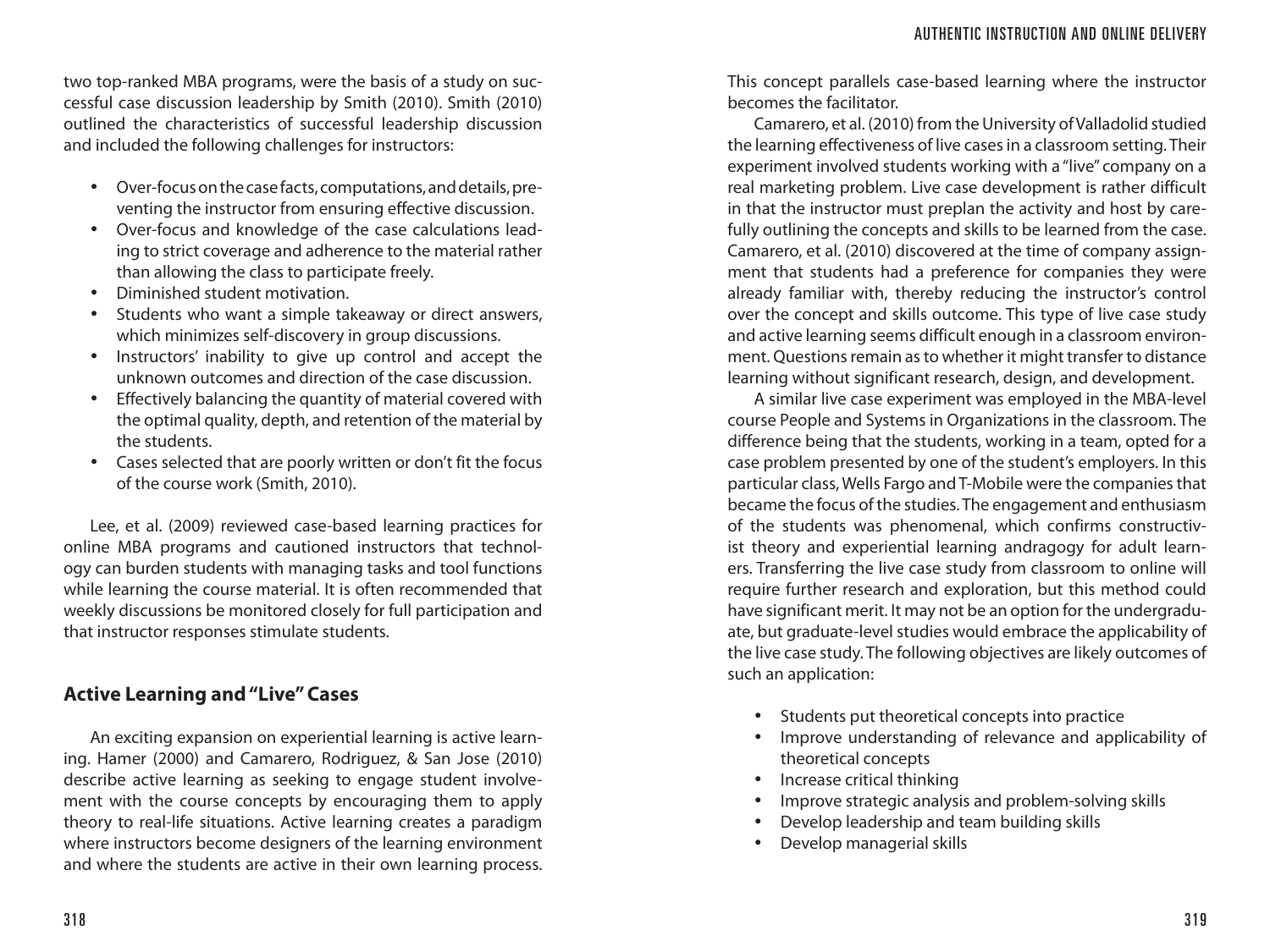Another benefit of such an approach is the learning process in creating the case features that lead to the identification of the problem, which results in a solution for at least one student from the team to submit to the employer. An entire course could be structured with this type of case study, which would allow each team member to develop and deliver the company case to the team. The development of the case could serve as an individual assignment, and the live case study results could be packaged as a proposal for the case company by the employed student as another individual assignment.

Ruey's (2010) study indicated that learners suffered from lack of motivation that may have been stimulated by lack of critical performance feedback in the online environment. Huang (2002) discussed the importance of educators recognizing that technology and social context are equally important for distance learning. The online learning environment allows for isolation of the adult learner; therefore, it becomes imperative for the instructor to develop some humanity in the delivery of the course. Distance educators attempt to employ state-of-the-art technologies, such as web, video, and teleconferencing, but at some point the use of technology becomes the learning process and not the course material.

Conference calls can be difficult for the same reason that students take online courses—scheduling. Although it can be a significant burden on the instructor, perhaps at least one phone call to each online student at the beginning of the session would put a voice with the name. Another technique to enhance social relationships online is the posting of individual pictures in the student and faculty introductions. The weekly discussions have a similarity to blogging or the social network systems that are so popular today. The development of a pseudo-social network environment for online learners is worth further investigation.

# **Conclusion**

Case-based learning for undergraduate and graduate adult learners is a proven practice that constructivist and experiential educators can successfully use to teach students the princi-

ples and strategies of business. The adult learner prefers learning processes that have a practical rather than an academic purpose. Through the constructivist, problem-solving, case-based, experiential, and active learning approaches that have been demonstrated in this chapter, mature students can apply their learning to their real lives.

The greater challenge comes from transferring the classroom dynamics to the online environment and creating the paradigm shift from instructor to facilitator. Lee, et al. (2009) stated, "A key educational challenge of online courses and programs is how to develop pedagogically effective technologically mediated environments that enhance the quality of education" (p. 188). Designing an online environment that parallels social networking sites to attract and motivate the adult learner with relevant company cases, including live case development, may be the solution for enhancing, enrolling, and retaining distance learners.

#### **References**

- Caffarella, R. S. (2001). *Planning programs for adult learners: A practical guide for educators, trainers, and staff developers* (2 ed.). San Francisco: Jossey-Bass, Inc.
- Camarero, C., Rodriguez, J., & San Jose, R. (2010). A comparison of the learning effectiveness of live cases and classroom projects. *International Journal of Management Education. 8*(3), 83-94.
- Chen, L. L. (1997). *Distance learners in higher education: institutional responses for quality outcomes.* Atwood Publishing. Madison.
- Copeland, M. (1954). *The Genesis of the Case Method in Business Administration.* The Case Method at the Harvard Business School. ed. Malcolm P. McNair. New York: McGraw-Hill.
- Dewey, J. (1938). *John Dewey experience and education* London: Collier Books.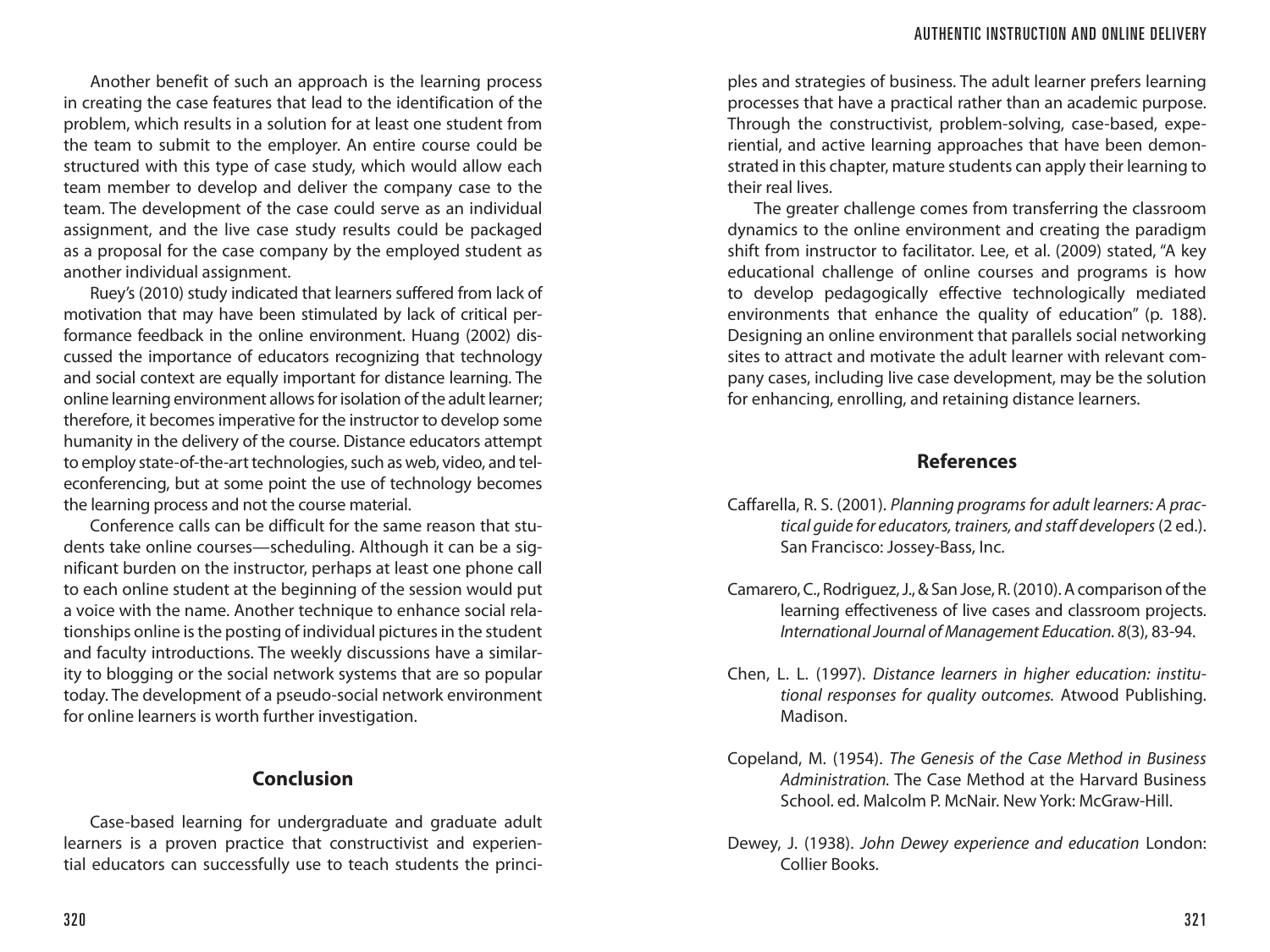- Gamoran, A., Secada, W.G., & Marrett, C.A. (1998). The organizational context of teaching and learning: changing theoretical perspectives. Hallinan, M.T. (Eds). Handbook of Sociology of Education.
- Gaytan, J., & McEwen, B. C. (2007). Effective online instructional and assessment strategies. *American Journal of Distance Education. 21*(3), 117-132.
- Hamer, L. O. (2000). The additive effects of semi-structured classroom activities on student learning: An application of classroom-based experiential learning techniques. *Journal of Marketing Education, 22*, 25-34.
- Helms, M. M. (2006). Case method of analysis. In M. M. Helms (Ed.), *Encyclopedia of management* (pp. 67-69). Farmington Hills, MI: Gale Cengage.
- Hmelo-Silver, C. E. (2004). Problem-based learning: What and how do students learn? *Educational Psychology Review, 16*(3), 235-266.
- Huang, H. (2002). Toward constructivism for adult learners in online learning environments. *British Journal of Educational Technology*, *33*(1), 27-37.
- Jonassen, D., Davidson, M., Collins, M., Campbell, J., & Haag, B. B. (1995). Constructivism and computer-mediated communication in distance education. *The American Journal of Distance Education, 9*(2), 7-23.
- Kearsley, G. (1998). Educational technology: A critique. *Educational Technology, 38*(2), 47-51.
- Knowles, M. S., Holton III, E. F., & Swanson, R. A. (1998). *The Adult*  Learner (5<sup>th</sup> ed). Gulf, TX.
- Lee, S., Lee, J., Liu, X., Bonk, C. J., & Magjuka, R. J. (2009). A review of case-based learning practices in an online MBA program: A program-level case study. *Educational Technology & Society*, *12*(3), 178-190.
- McDonald, J. & Gibson, C. C. (1998). Interpersonal dynamics and group development in computer conferencing. *The American Journal of Distance Education, 12*(1), 6-24.
- Meister, J. (2002). *Pillars of e-learning success.* New York, NY: Corporate University Xchange.
- Moore, M. G., & Kearsley, G. (2005). *Distance education: A systems view* (2nd ed.). Belmont, CA: Wadsworth Publishing Company.
- Palincsar, A. S. (1998). Social constructivist perspectives on teaching and learning. *Annual Review Psychology, 49*, 345-375.
- Park, J., & Choi, H. J. (2009). Factors influencing adult learners' decision to dropout or persist in online learning. *Journal of Educational Technology & Society, 12*(4), 207-217.
- Rhodes, L.K. & Bellamy, G.T. (1999). Choices and consequences in the renewal of teacher education. *Journal of Teacher Education, 50*(1), 17-25.
- Ruey, S. (2010). A case study of constructivist instructional strategies for adult online learning. *British Journal of Educational Technology, 41*(5), 706-720.
- Salmon, G. (2002). *E-tivities: The key to active online learning.* New York: RoutledgeFalmer.
- Scott, B. (2001). Conversation theory: a constructivist, dialogical approach to educational technology. *Cybernetics and Human Knowing, 8*(4), 25-46.